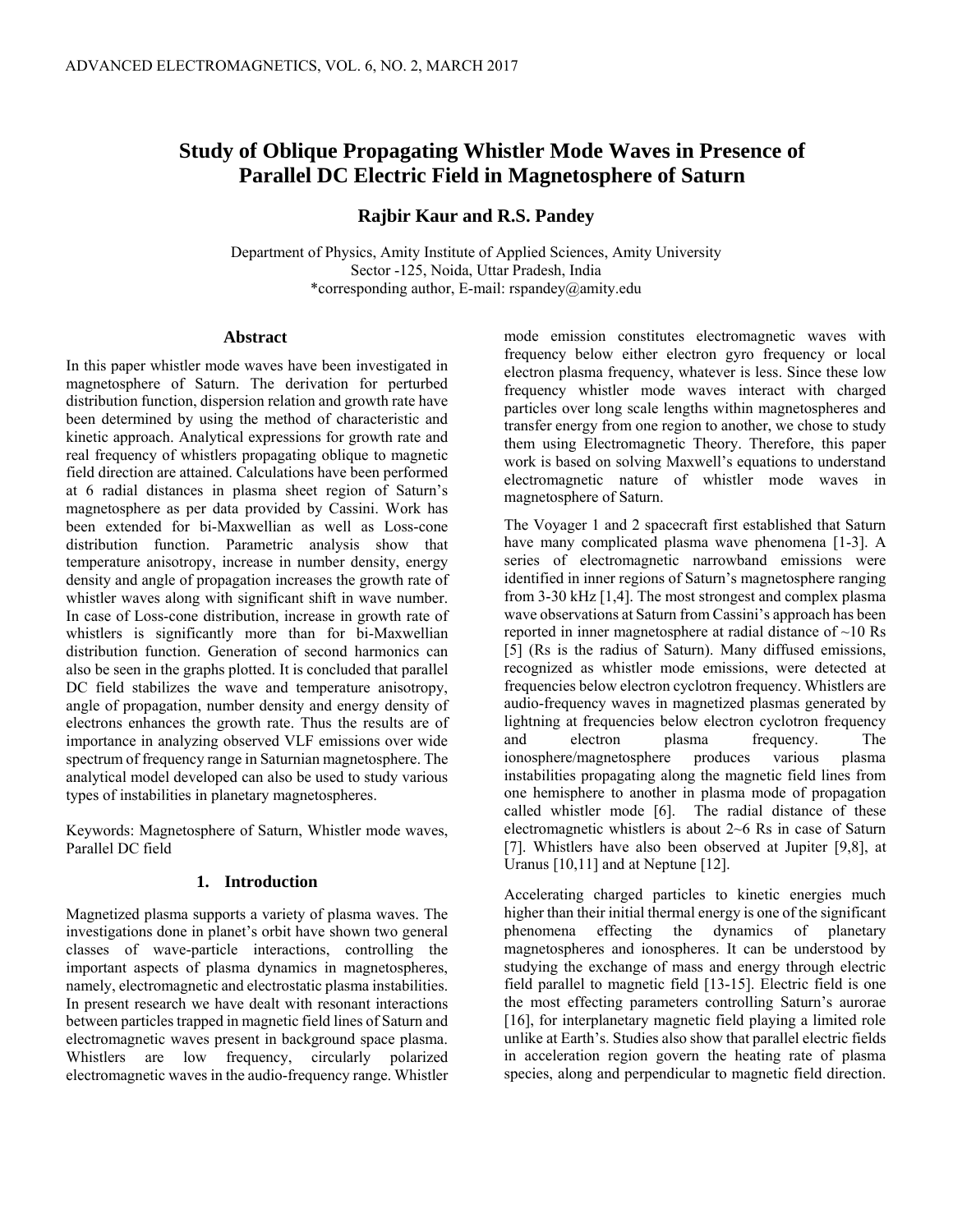Since the electrons are accelerated more effectively by electromagnetic waves at frequencies of few kilohertz [17], thus increasing the growth rate, we investigate whistler mode waves in presence of parallel DC electric field in magnetosphere of Saturn in present work. Statistical approach has been applied to derive dispersion relation. Parametric analysis has been done by calculating the growth rate of whistler mode waves.

## **2. Mathematical Formulation**

A homogeneous anisotropic collision less plasma in the presence of an external magnetic field  $B_0 = B_0 \hat{e}_z$  is assumed. In interaction zone inhomogeneity is assumed to be small. In order to obtain the particle trajectories, perturbed distribution function and dispersion relation, we use the linearized Maxwell's - Vlasov equations. Separating the equilibrium and non-equilibrium parts, neglecting the higher order terms and following the techniques of Misra and Pandey [18] the

linearized Maxwell- Vlasov equations are given as:  
\n
$$
v \left( \frac{\delta f_0}{\delta r} \right) + \left( \frac{e}{m_e} \right) \left[ \left( \frac{(v \times B_0)}{c} \right) \right] \left( \frac{\delta f_0}{\delta v} \right) = 0 \qquad \qquad ...(1)
$$

$$
\left(\frac{\delta f_1}{\delta t}\right) + v \left(\frac{\delta f_1}{\delta r}\right) + \left(\frac{F}{m_e}\right) \left(\frac{\delta f_1}{\delta v}\right) = S(r, v, t) \tag{2}
$$

Where the Lorentz force is

$$
F = e \left[ \frac{(v \times B_0)}{c} \right] = m_e \frac{dv}{dt}
$$
...(3)

Where the dispersion relation is defined as  
\n
$$
S(r, v, t, ) = -\left(\frac{e}{m_e}\right) \left[\frac{(v \times B_1)}{c}\right] \left(\frac{\delta f_{so}}{\delta v}\right) \qquad ...(4)
$$

where s denotes the type of electrons. Subscript 'o' denotes the equilibrium values. The perturbed distribution function  $f_{s1}$  is determined by using the method of characteristic, which is

determined by using the method of characterize  

$$
f_{s1}(r, v, t) = \int_{0}^{\infty} S\{r_0(r, v, t'), v_0(r, v, t'), t - t'\} dt'
$$

We have transformed the phase space coordinate system for  $(r, v, t)$  to  $(r_0, v_0, t - t')$ . The particle trajectories that have been obtained by solving equation (3) for given external field configuration are

$$
X_0 = X + \left(\frac{v_{\perp} \sin \theta}{\omega_c m_e}\right) - \left[v_{\perp} \sin \left\{\frac{\theta + \omega_c t}{\omega_c m_e}\right\}\right]
$$

$$
Y_0 = Y - \left(\frac{v_{\perp} \cos \theta}{\omega_c m_e}\right) - \left[v_{\perp} \cos \left\{\frac{\theta + \omega_c t}{\omega_c m_e}\right\}\right]
$$

$$
z_0 = z - \frac{v_{\parallel}}{\lambda m_e} \tag{5}
$$

and the velocities are

$$
v_{xo} = v_{\perp} \cos \left\{ \theta + \frac{\omega_{c} t}{m_{e}} \right\}
$$
  
\n
$$
v_{yo} = v_{\perp} \sin \left\{ \theta + \frac{\omega_{c} t}{m_{e}} \right\}
$$
  
\n
$$
v_{zo} = \frac{v_{\parallel}}{m_{e}}
$$
...(6)  
\n
$$
v_{x} = \frac{v_{\perp} \cos \theta}{m_{e}}, \quad v_{y} = \frac{v_{\perp} \sin \theta}{m_{e}}, \quad v_{z} = \frac{v_{\parallel}}{m_{e}},
$$
  
\n
$$
\Gamma_{x} = \frac{eE_{o}}{m_{e}}, \quad \omega_{c} = \frac{eB_{o}}{m_{e}}
$$

 $v_{\perp}$  and  $v_{\parallel}$  denote velocity perpendicular and parallel to the magnetic field. Using equation (6), (7) and the Bessel identity and performing the time integration, following the technique and method of Misra and Pandey [18], the perturbed distribution function is found after some lengthy algebraic simplifications as :

 $\mathbf{L}$ 

$$
f_1 = -\left(\frac{ie}{m_e \omega}\right) \sum \exp i(m-n)\theta \left[ \frac{J_m J_n U^* E_{1x} - iJ_m V^* E_1 + J_m J_n W^*}{\omega - \left(\frac{k_{\parallel} P_{\parallel}}{m_e} + (n+g) \omega_c\right)} \right]
$$
...(7)

 $\mathbf{I}$ 

Due to the phase factor the solution is possible when  $m = n$ . Here.

$$
U^* = \left(\frac{c_1 v_\perp n}{\lambda_1 m_e}\right)
$$
  
\n
$$
V^* = \left(\frac{c_1 v_\perp J_n J_p}{\lambda_1 m_e}\right)
$$
  
\n
$$
W^* = \left(\frac{n\omega_e F m_e}{k_\perp v_\perp}\right) + \left(m_e v_\perp \omega \frac{\partial f_o}{\partial v_\parallel}\right)
$$
  
\n
$$
C_1 = \left\{\frac{m_e}{v_\perp}\right\} \left(\frac{\partial f_o}{\partial v_\perp}\right) \left(\omega - \frac{k_\parallel v_\parallel}{m_e}\right) + k_\parallel m_e \left(\frac{\partial f_o}{\partial v_\perp}\right)
$$
  
\n
$$
F = \frac{H k_\perp v_\perp}{m_e}
$$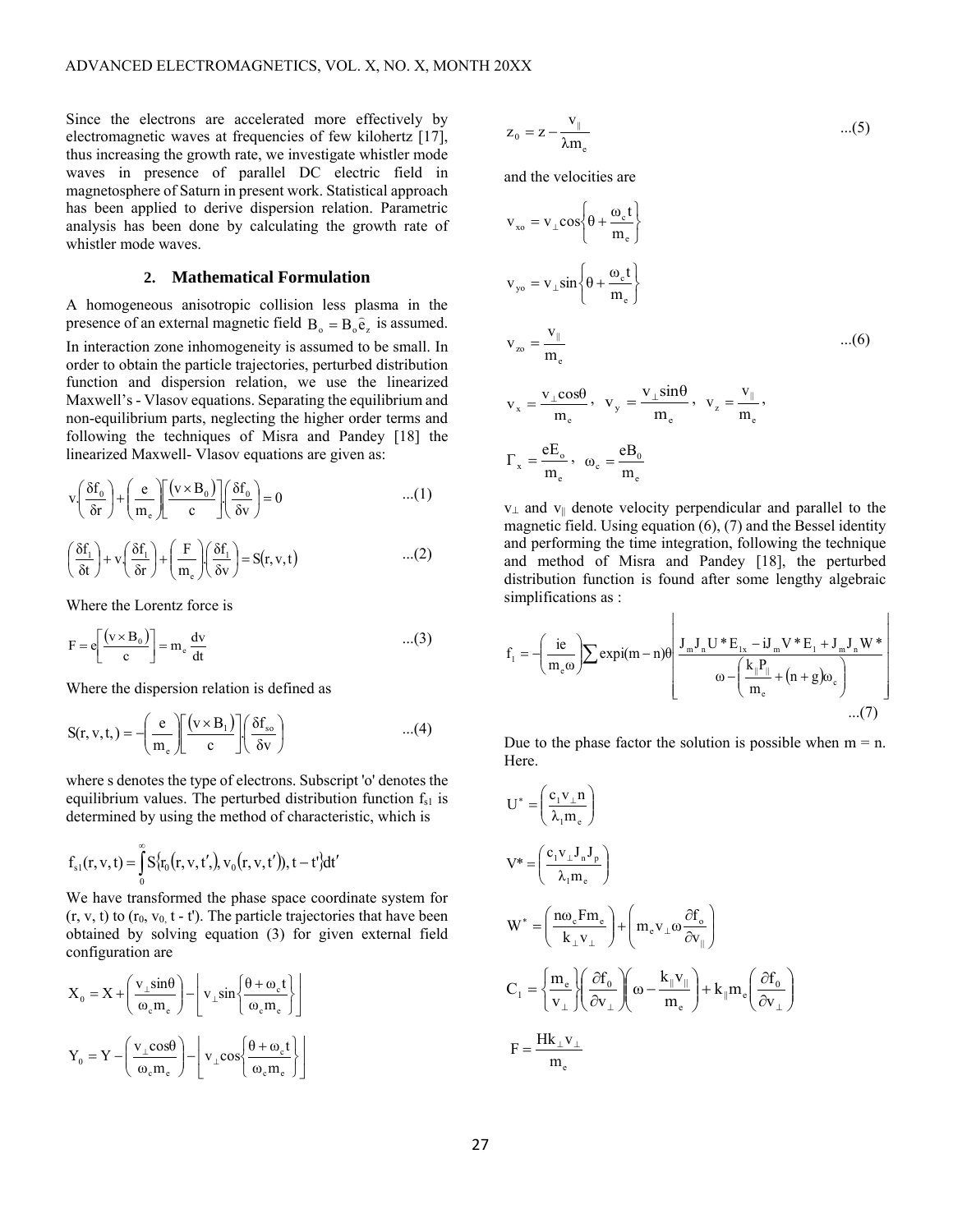$$
H = \left\{ \frac{m_e^2}{v_\perp} \right\} \left( \frac{\partial f_0}{\partial v_\perp} \right) \left( \frac{v_\parallel}{m_e} \right) + m_e \left( \frac{\partial f_0}{\partial v_\parallel} \right)
$$
...(8)

$$
J_n(\lambda_1) = \frac{dJ_n(\lambda_1)}{d\lambda_1} \text{ and } J_n(\lambda_2) = \frac{dJ_p(\lambda_2)}{d\lambda_2}
$$

The Bessel function arguments are defined as  $\lambda$ 1  $k_{\perp}$ v  $=$ 

$$
v_1 = \frac{\mathbf{K}_{\perp} \mathbf{V}_{\perp}}{\omega_c \mathbf{m}_e}
$$

The conductivity tensor 
$$
||\sigma||
$$
 is found to be  
\n
$$
||\sigma|| = \frac{-i\sum (e^2/m_e)^2 \omega \int d^3v ||s||}{\omega - (\frac{k_{\parallel}v_{\parallel}}{m_e}) - (n\omega_e)}
$$

where

$$
\parallel S\parallel=\left|v_\perp J_n^2\left(\frac{n}{\lambda_1}\right)U^*~~iv_\perp J_nV^*~~v_\perp J_n^2\left(\frac{n}{\lambda_1}\right)W*\right|\\ \parallel S\parallel=\left|v_\perp J_nJ_n\left(\frac{n}{\lambda_1}\right)U^*~~iv_\perp J_nV^*~~v_\perp J_n\left(\frac{n}{\lambda_1}\right)W*\right|\\ \left|v_\parallel J_n^2\left(\frac{n}{\lambda_1}\right)U^*~~iv_\parallel J_nV^*~~v_\parallel J_n^2\left(\frac{n}{\lambda_1}\right)W^*\right|\\
$$

By using these in the Maxwell's equations we get the dielectric tensor,

$$
\epsilon_{ij}=1+\Sigma\Bigg\{\frac{4e^2\pi}{\left(m_e\right)^2\omega}\Bigg\}\int\frac{d^3v\,\|\,S\,\|}{\left(\omega-\frac{k_{\parallel}v_{\parallel}}{m_e}\right)-\left\{n\omega_{\mathrm{c}}\right\}}
$$

For parallel propagating whistler mode instability, the general dispersion relation reduces to  $\varepsilon_{11} \pm \varepsilon_{12} = N^2$  where  $N^2 = \frac{k^2 c}{\sigma^2}$  $N^2 = \frac{k^2 c^2}{\omega^2}$ . The dispersion relation for relativistic case with perpendicular AC electric field for  $g=0$ ,  $p=1$ ,  $n=1$  is written as:

$$
\frac{k^2c^2}{\omega^2} = 1 + \frac{4e_s^2\pi}{m_e\omega^2} \int \frac{d^3v}{2} \left[ \left( \omega - \frac{k_{\parallel}v_{\parallel}}{vm_e} \right) \frac{\partial f_0}{\partial v_{\perp}} m_e + v_{\perp}k_{\parallel} \frac{\partial f_0}{\partial v_{\parallel}} \right] \frac{v_{\perp}}{m_e} \frac{1}{\left( \omega - \frac{k_{\parallel}v_{\parallel}}{m_e} - \omega_e \right)}
$$
...(9)

The generalized distribution function [19,20] is given as

$$
f_0 = \left\{ \frac{n_0 V_{\perp}^{2j}}{\pi^{3/2} v_{0\perp}^{2(j+1)} v_{0\parallel} j!} \right\} \exp\left[-\left(\frac{v_{\perp}}{v_{0\perp}}\right)^2 - \left(\frac{v_{\parallel}}{v_{0\parallel}}\right)^2\right] \qquad \dots (10)
$$

When the applied electric field is parallel to  $B<sub>o</sub>$ , it modifies electron thermal velocity in direction of magnetic field. Therefore, changing  $v_{\text{o}\parallel}$  to a complex quantity  $v_{\text{o}\parallel}$  given as:

$$
\mathbf{v}_{\text{o}\parallel}' = \mathbf{v}_{\text{o}\parallel} \left( 1 - \frac{\text{ieE}_{\text{o}}}{m_{\text{e}} \mathbf{v}_{\text{o}\parallel}^2} \right)^{1/2} \quad ...(11)
$$

Juhl and Treumann [21] explained that modified thermal velocity effects the parallel temperature  $T_{\parallel}$  and it changes to another complex quantity  $T_{\parallel}^{'}$ . Similarly, temperature anisotropy  $A_T = \frac{T_{\perp}}{T_{\parallel}}$  changes to  $\sigma' = \frac{T_{\perp}}{T}$ ||  $\begin{bmatrix} \texttt{T} \end{bmatrix} = \begin{bmatrix} \texttt{T} \ \texttt{T}_\text{\tiny{II}} \end{bmatrix}$  $A_{\text{T}}^{\prime} = \frac{T_{\perp}}{I}$ .

Substituting electron plasma frequency  $\omega_p^2 = 4e_s^2 \pi n_o/m_e$ and integrating equation (9) by parts, the dispersion relation is found. Using equations (10) and (11) and doing some lengthy integrals the general dispersion relation becomes

$$
\frac{k^2 c^2}{\omega^2} = 1 + \frac{\omega_p^2}{\omega^2} \left[ \frac{m_e \omega}{k_{\parallel} v_{\parallel}} Z(\xi) + A_{\perp} \left( 1 + \xi Z(\xi) \right) \right] \tag{12}
$$

Where,

$$
A_{T}^{'} = \theta' - 1, \ \theta' = (j+1) \left( \frac{v_{\text{o}\perp}}{v_{\text{o}\parallel}} \right)^{2}
$$
  
Hence,  $A_{T}^{'} = A_{T} + \frac{iE_{\text{o}}e\theta}{m_{\text{e}}v_{\text{o}\parallel}^{2}k_{\parallel}}$  with  $\theta = (j+1) \left( \frac{v_{\text{o}\perp}}{v_{\text{o}\parallel}} \right)^{2}$  ...(13)

And  $Z(\xi)$  is the plasma dispersion function, written as

$$
Z(\xi) = i\sqrt{\pi}exp(-\xi^2) - \frac{1}{\xi} \left(1 + \frac{1}{2\xi^2}\right) with \quad \xi = \frac{m_e \omega - m_e \omega_c}{k_{\parallel} v_{\parallel}}
$$
  
...(14)

For real k and substituting  $k^2 c^2 / \omega^2 >> 1$ , using an asymptotic expansion of  $Z(\xi)$  in the limit of a large value of  $\zeta$ , for  $\omega = \omega_r + i\gamma$ , rewriting the dispersion relation as:

 $D = Re(D) + i Im(D)$ 

Further, growth rate becomes:

$$
\frac{\gamma}{\omega_{c}} = \frac{-ImD(\omega, k)}{(\partial/\partial \omega)ReD(\omega, k)}\Big|_{\omega = \omega_{r}}
$$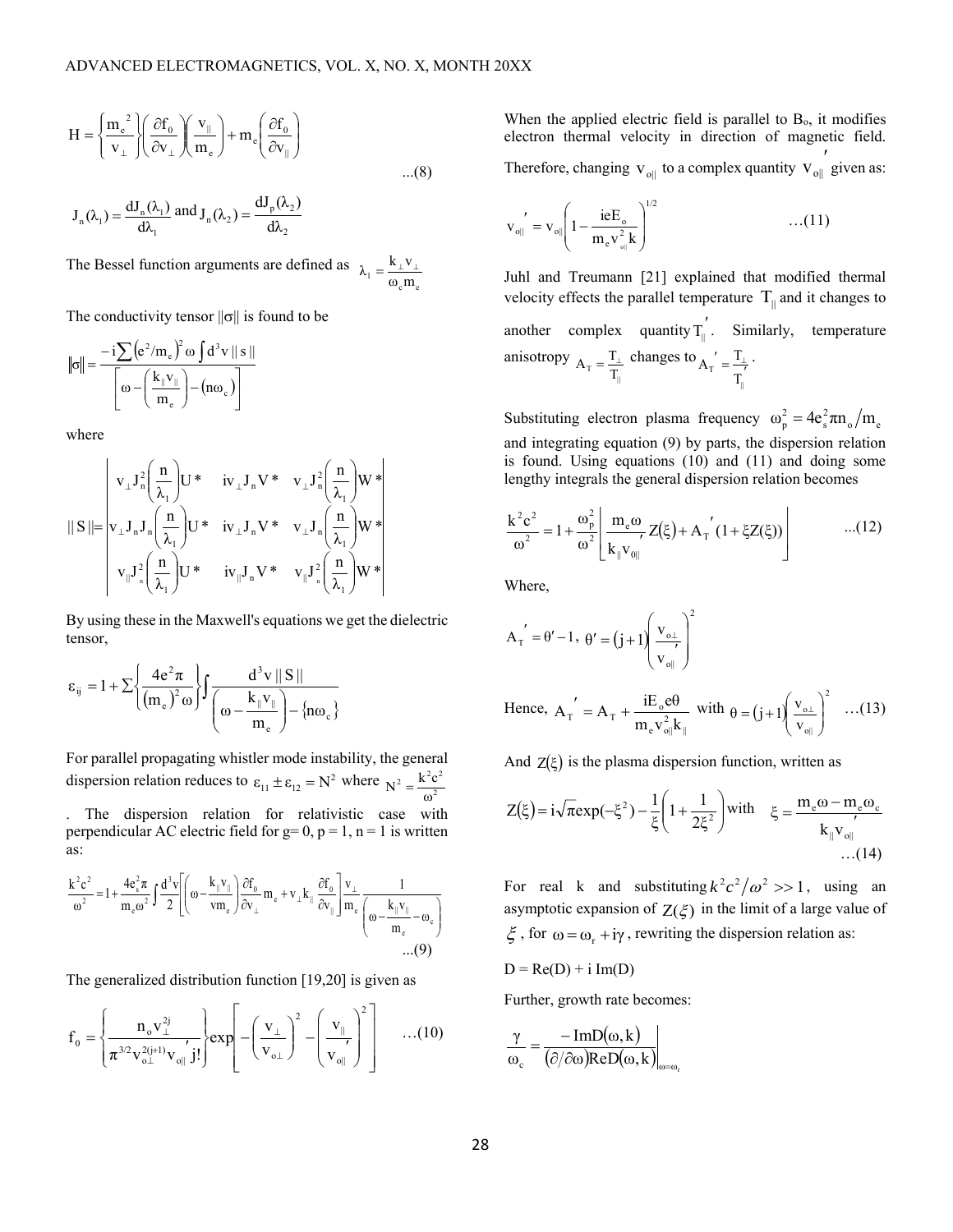dimensionless form is found to be

The expression for growth rate for real frequency 
$$
\omega_r
$$
 in  
dimensionless form is found to be  

$$
\frac{\gamma}{\omega_c} = \frac{\frac{\sqrt{\pi}}{\text{K} \cos \theta} \left( A_\text{T} - \frac{X_3}{1 - X_3} \right) \left( 1 - X_3 \right)^3 \exp \left\{ - \left( \frac{1 - X_3}{\text{K} \cos \theta} \right)^2 + \frac{E_\text{o} \tilde{\text{K}} \cos \theta \omega}{2\omega_c m_e v_{\text{o}} \right|} \left( 1 - \frac{\lambda X_3}{1 X_3} \right)}{1 + \frac{\tilde{\text{K}}^2 \cos^2 \theta}{2(1 - X_3)^2} + \frac{2\tilde{\text{K}}^2 \cos^2 \theta}{2(1 - X_3)} \left( A_\text{T} + \frac{X_3}{2(1 - X_3)} \right)}
$$
...(15)

$$
X_3 = \frac{\widetilde{k}^2 cos^2\theta}{2\beta_1} [1 + A_T \beta_1]
$$

Where 
$$
\widetilde{k} = \frac{k_{\parallel} v_{\parallel}}{m_e \omega_c}
$$
,  $X_3 = \frac{\omega_r}{\omega_c}$ ,  $\beta_1 = \frac{k_B T_{\parallel} \mu_0 n_0}{B_0^2}$  ...(16)

#### **3. Results and Discussion**

Growth rate for whistler mode waves is calculated by incorporating spacecraft data in equation no. 15 derived in previous section of the manuscript. Magnetic field magnitude  $(B<sub>o</sub>)$  at radial distance 6 Rs is reported to be 80 nT with thermal energy of electrons  $(K_B T_{\parallel})$  in the range of hundreds of electron volts considered 400eV. Waves are assumed to be propagating at an angle with respect to magnetic field direction in presence of parallel DC field. The angle of propagation is varied as 20˚, 25˚ and 30˚. Effect of other parameters like temperature anisotropy and number density of electrons (n<sub>o</sub>) as  $0.5x10^6m^{-3}$ ,  $1x10^6m^{-3}$  and  $1.5x10^6m^{-3}$  are also analyzed [15].



**Fig.1:** Variation of Growth Rate with respect to  $\tilde{k}$  for various values of  $T_{\perp}/T_{\parallel}$  at other plasma parameters being

$$
B_0 = 80
$$
 nT,  $K_B T_{\parallel} = 400$ eV,  $n_0 = 1 \times 10^6$ m<sup>-3</sup> and  $\theta = 30^\circ$ .



**Fig.2:** Variation of Growth Rate with respect to  $\tilde{k}$  for various values of  $T_1/T_{\parallel}$  at other plasma parameters being  $B_0 = 80nT$ ,  $K_B T_{\parallel} = 400eV$ ,  $n_0 = 1 \times 10^6 m^{-3}$  and  $\theta = 30^{\circ}$ .

Comparison has been done between figure 1 and 2, showing the variation of growth rate ( $\gamma/\omega_c$ ) with respect to wave number  $(\tilde{k})$  for various values of ratio of perpendicular temperature to parallel temperature  $(T_{\perp}/T_{\parallel})$ . As  $T_{\perp}/T_{\parallel} - 1 = A_{T}$ , these graphs show the effect of temperature anisotropy on growth rate of whistlers. Graphs show generation of second harmonics for higher wave number ranging from 0.8 to 1.3. In figure 1 and 2, we can see significant difference in magnitude of growth rate of whistler mode waves for bi-Maxwellian and Loss-cone distribution function. Double peak can be observed in both the graphs at same wave numbers  $\tilde{k} = 0.9$  and  $\tilde{k} = 1.1$ . In figure 1, for bi-Maxwellian distribution function maximum growth rate calculated for  $T_{\perp}/T_{\parallel} = 1.25, 1.5$  and 1.75 is 0.0451, 0.0501 and 0. 0555 respectively. Whereas in figure 2, using Loss cone distribution function maximum growth rate is 0.0751, 0.0915 and 0.1112 for  $T_{\perp}/T_{\parallel} = 1.25$ , 1.5 and 1.75 respectively. Magnitude of growth rate for second peak is higher for loss cone distribution function but more for first peak in bi-Maxwellian case. Effect of parallel electric field on electrostatic ion-cyclotron instability shows that steepness of loss-cone and temperature anisotropy enhances the growth rate and reduces transverse acceleration of ions [23].

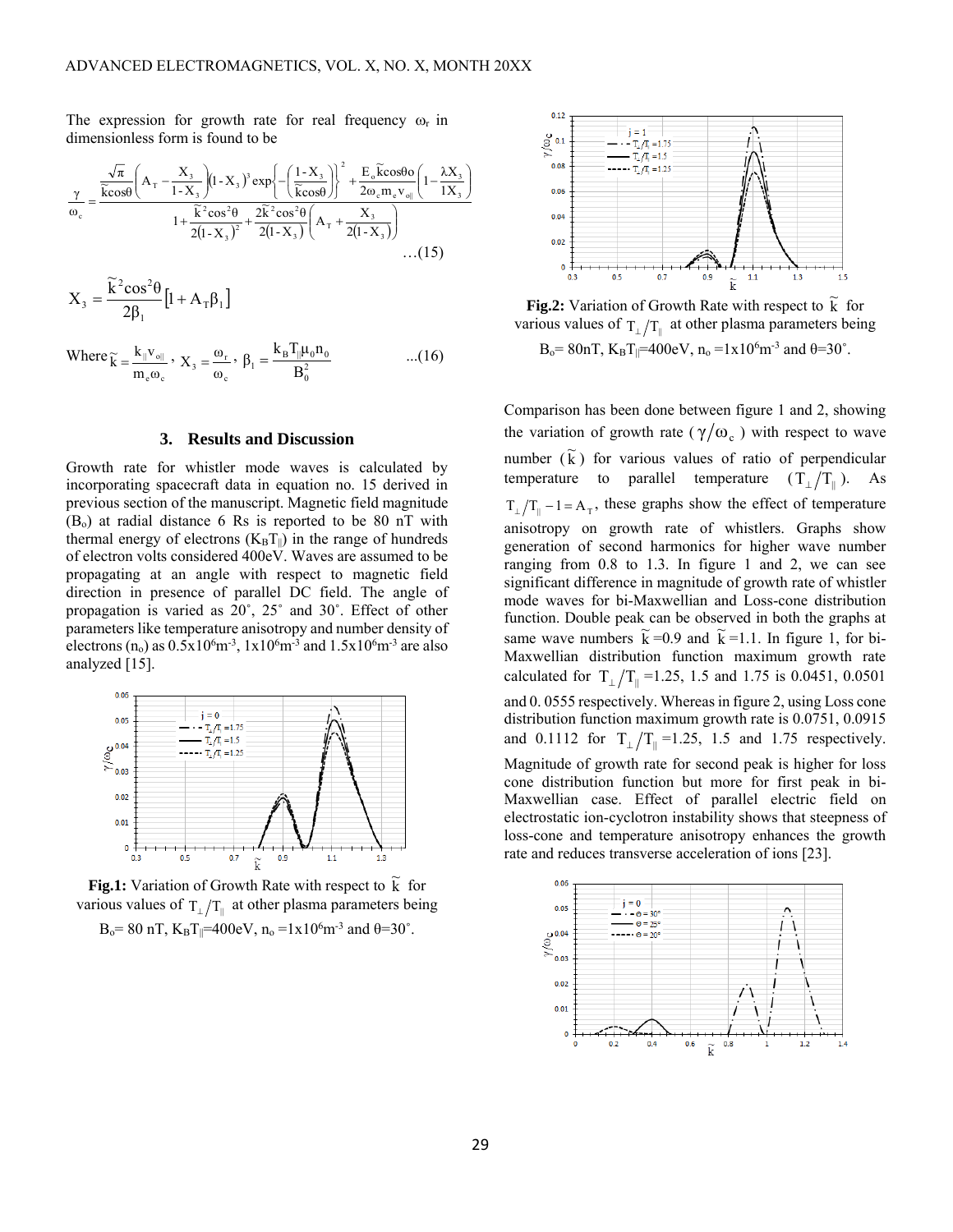

**Fig.3:** Variation of Growth Rate with respect to  $\tilde{k}$  for various values of θ at other plasma parameters being  $B_0 = 80$ nT, K<sub>B</sub>T<sub>||</sub>=400eV, n<sub>o</sub> =1x10<sup>6</sup>m<sup>-3</sup> and  $T_{\perp}/T_{\parallel}$  =1.5.

**Fig.4:** Variation of Growth Rate with respect to  $\tilde{k}$  for various values of  $\theta$  at other plasma parameters being B<sub>o</sub>= 80nT,  $K_B T_{\parallel} = 400 \text{eV}$ ,  $n_o = 1 \times 10^6 \text{m}^{-3}$  and  $T_{\perp}/T_{\parallel} = 1.5$ .

Figure 3 and 4 show the variation of dimensionless growth rate versus wave number for different values of angle of propagation of whistler mode waves with respect to magnetic field direction. Using bi-Maxwellian distribution function j=0 in figure 3, maximum growth rate calculated for  $\theta = 20^{\circ}$ ,  $25^{\circ}$ and 30° is 0.0031, 0.0060 and 0.0501 respectively. Using Loss cone distribution function  $j=1$  in figure 4, maximum growth rate calculated for  $\theta = 20^{\circ}$ ,  $25^{\circ}$  and  $30^{\circ}$  is 0.0178, 0.0414 and 0.0915 respectively. Peak value of growth rate for each angle appears at same wave number in both the graphs,  $\tilde{k} = 0.2, 0.4$ and 1.1 for  $\theta = 20^{\circ}$ ,  $25^{\circ}$  and  $30^{\circ}$  respectively. Although there is no shift in wave number but difference in magnitude of growth rate in both the graphs can clearly be seen. Such shift in wave number could not be observed in terrestrial and planetary magnetospheres [22,24,25]. Also the plot shows that second harmonics are not generated at lower angles of propagation and growth rate increases for increasing value of angle of propagation.



**Fig.5:** Variation of Growth Rate with respect to  $\tilde{k}$  for various values of  $K_B T_{\parallel}$  at other plasma parameters being B<sub>o</sub>= 80 nT,  $\theta = 30^{\circ}$ ,  $n_{o} = 1 \times 10^{6}$  m<sup>-3</sup> and  $T_{\perp}/T_{\parallel} = 1.5$ .



**Fig.6:** Variation of Growth Rate with respect to  $\tilde{k}$  for various values of  $K_B T_{\parallel}$  at other plasma parameters being  $B_0$ = 80nT, θ =30°, n<sub>o</sub> =1x10<sup>6</sup>m<sup>-3</sup> and  $T_{\perp}/T_{\parallel}$  =1.5.

Figure 5 and 6 show the variation of dimensionless growth rate with respect to wave number for different values of energy density  $(K_B T_{\parallel})$  of electrons using bi-Maxwellian and Loss cone distribution function respectively. At radial distance of  $6 R<sub>S</sub>$ , generation of second harmonics can be noted from both the graphs. In figure 5, with thermal energy 300 eV, two peak values of  $\gamma/\omega_c$  is 0.0227 and 0.0347 at  $\tilde{k} = 0.7$  and 0.9 respectively. Similarly, for  $K_B T_{\parallel} = 400 \text{ eV}$ , peak values of  $\gamma/\omega_c$  is 0.0199 and 0.0501 at  $\tilde{k} = 0.9$  and 1.1 resp. And for  $K_B T_{\parallel} = 500$  eV, two peak values of  $\gamma/\omega_c$  is 0.0251 and 0.0747 at  $\tilde{k}$  = 1.0 and 1.3 resp. The calculations performed assuming the Loss cone distribution function show that for  $K_B T_{\parallel} = 300$  eV, two peak values of  $\gamma/\omega_c$  is 0.0143 and 0.0430 at  $\widetilde{k}$  =0.9 and 1.0, for  $K_B T_{\parallel}$  = 400 eV, two peak values of  $\gamma/\omega_c$  is 0.0109 and 0.0915 at  $\tilde{k} = 0.9$  and 1.1 and for  $K_B T_{\parallel}$ = 500 eV, two peak values of  $\gamma/\omega_c$  is 0.0128 and 0.1097 at

 $\widetilde{k}$  =0.9 and 1.3 respectively. It can be concluded from both the graphs as electrons possessing higher energies undergo waveparticle interaction, growth rate of whistler mode waves increases. As the graphs are widely spread along the range of wave number  $(\tilde{k} = 0.7 \text{ to } 1.5)$ , energy density acts as one of the parameters varying which wide spectrum can be analyzed. Results can be compared with previous work done for parallel propagating whistler mode waves in relativistic plasma of magnetosphere of Uranus [26] to present comparative planetary study.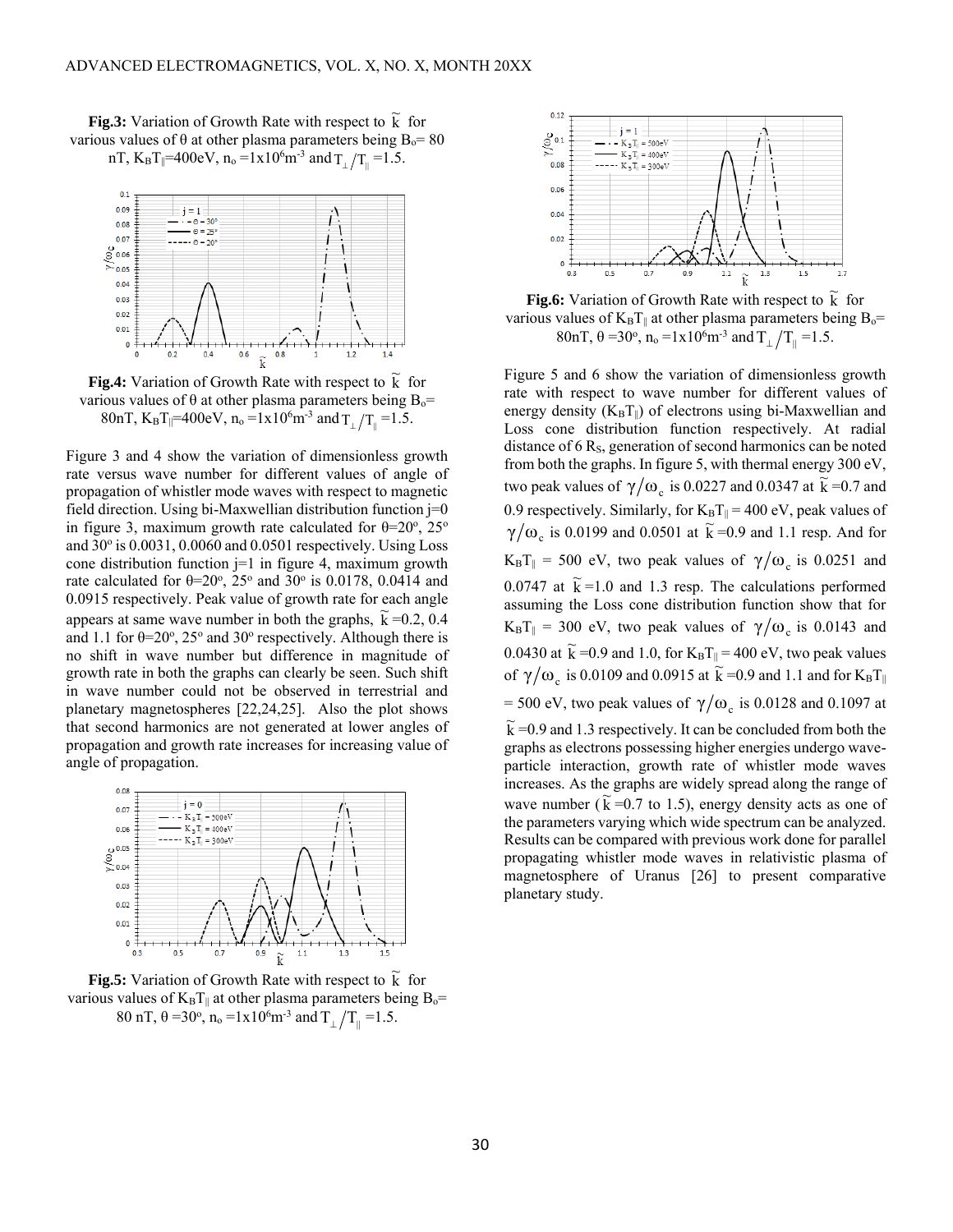

**Fig.7:** Variation of Growth Rate with respect to  $\tilde{k}$  for various values of  $n_0$  at other plasma parameters being  $B_0 = 80$ nT, θ =30°, K<sub>B</sub>T<sub>||</sub> =400eV and  $T_{\perp}/T_{\parallel}$  =1.5.



**Fig.8:** Variation of Growth Rate with respect to  $\tilde{k}$  for various values of No at other plasma parameters being  $B_0=$ 80nT, θ =30°, K<sub>B</sub>T<sub>||</sub> =400eV and T<sub>⊥</sub>/T<sub>||</sub> =1.5.

Figure 7 and 8 show the variation of dimensionless growth rate with respect to wave number for different values of number density  $(n_0)$  of electrons. Using bi-Maxwellian distribution function, calculated growth rate for lower number density  $n_0$ =0.5x10<sup>6</sup>m<sup>-3</sup> is 0.0253 at  $\tilde{k}$  =0.8. For higher number density double peak can be seen in graph. For  $n_0 = 1 \times 10^6$  m<sup>-3</sup>, peak values of growth rate are 0.0199 and 0.0501 at  $\tilde{k} = 0.9$ and 1.1 resp. As the number density increases to  $n_0=1.5x10^6$ m 3, growth rate increases to 0.0325 at  $\tilde{k} = 1.1$  and to 0.0882 at  $k = 1.4$ . Similarly, while applying Loss cone distribution j=1 in figure 8, for  $n_0 = 0.5x10^6m^3$  growth rate is 0.0303 at  $\tilde{k} = 0.8$ . For higher number density double peak can be seen in graph. For  $n_0 = 1 \times 10^6$  m<sup>-3</sup>, peak values of growth rate are 0.0109 and 0.0915 at  $\widetilde{k}$  =0.9 and 1.1 resp. And for n<sub>o</sub>=1.5x10<sup>6</sup>m<sup>-3</sup>,  $\gamma/\omega_c$ = 0.0162 first peak value at  $\widetilde{k}$  = 1.1 and  $\gamma/\omega_c$  = 0.1575 at  $\widetilde{k}$ =1.4. Therefore second harmonics are generated at higher number density of electrons in magnetosphere of Saturn.

## **4. Conclusion**

Analyzing the results drawn from expression of growth rate and all the graphs plotted in presence of parallel DC field, it can be concluded that magnitude of growth rate of whistler mode waves in case of Loss-cone distribution function is much more than in case of bi-Maxwellian distribution function. Variation in temperature anisotropy shows the generation of second harmonics although for increasing value of  $T_{\perp}/T_{\parallel}$ , growth rate increases at same wave numbers. On

the contrast, decrease in angle of propagation shows the drastic shift of growth towards lower wave number without generation of second harmonics for lesser value of θ. Studying the increase of energy density of electrons, gradual shift in increasing peaks of growth rate from lower to higher wave numbers can be observed. Also it can be concluded that second harmonics are generated only for higher number density of electrons around radial distance of 6 Rs in magnetosphere of Saturn. Thus the results are of importance in analyzing observed VLF emissions over wide spectrum of frequency range in Saturnian magnetosphere. Thus it is found that parallel DC field stabilizes the wave and temperature anisotropy, angle of propagation, number density and energy density of electrons enhances the growth rate. The analytical model developed can also be used to study various types of instabilities in planetary magnetospheres.

#### **Acknowledgements**

The authors are grateful to the Chairman, Indian Space Research Organisation (ISRO), Director and members of PLANEX program, ISRO, for financial support. We are thankful to Dr. Ashok K. Chauhan (Founder President, Amity University), Dr. Atul Chauhan (President, Amity University) and Dr. Balvinder Shukla (Vice Chancellor, Amity University) for their immense encouragement.

## **References**

- 1. Gurnett D. A., Kurth W. S. and Scarf F. L. 1981. Plasma Waves near Saturn: Initial results from Voyager 1. *Science* 212 (4491): 235
- 2. Scarf F. L., Gurnett D. A., Kurth W. S. and Poynter R. L. 1982. Voyager2 Plasma Wave Observations at Saturn. *Science* 215: 587
- 3. Krimigis S.M., Carbary J.F., Keath E.P., Armstrong T.P., Lanzerotti L.J., Gloeckler G. 1983. General characteristics of hot plasma and energetic particles in the Saturnian magnetosphere: Results from the Voyager spacecraft. *J. Geophys. Res.* 88: 8871
- 4. Gurnett D. A., et al. 2004. The Cassini radio and plasma wave investigation. *Space Sci. Rev.* 114: 395
- 5. Gurnett, D. A., et al. 2005. Radio and plasma wave observations at Saturn from Cassini's approach and first orbit. *Science* 307: 1255
- 6. Storey L.R.O. 1953. An investigation of whistling atmospherics, *Philos. Trans. R. Soc. London, Ser.* A 246: 113
- 7. Akalin, F., Gurnett D. A., Averkamp T. F., Persoon A. M., Santolik O., Kurth W. S., and Hospodarsky G. B.